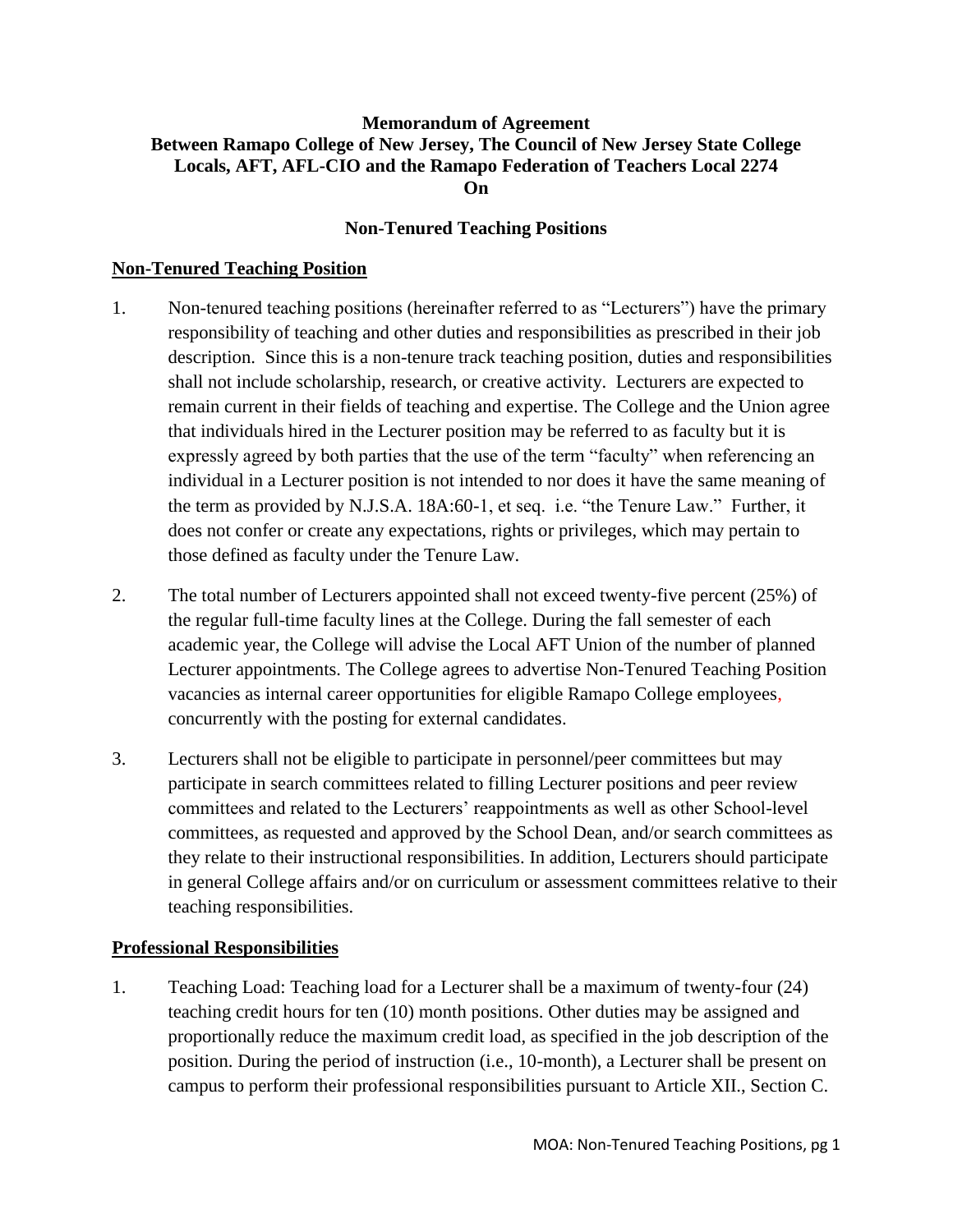(Other Responsibilities). Any professional duties performed off campus will require specific written approval from the respective School Dean and Provost. In such circumstances, the Lecturer shall be accessible to students, faculty, and staff colleagues through normal electronic, telephonic, or written modes.

2. Service: Lecturers are expected to perform service to the Convening Group, School, and College. The nature of this service may vary with programmatic needs and the capabilities and areas of expertise of individual Lecturers. Specific service duties should be planned in consultation with the respective School Dean.

## **Salary**

1. The salary ranges for ten (10) month Lecturers shall be:

| a. Lecturer        | Ranges 20 and 21 |
|--------------------|------------------|
| b. Senior Lecturer | Ranges 22 and 23 |
| c. Master Lecturer | Ranges 24 and 25 |

- 2. Upon hire, subsequent education attainment or experience, Lecturers holding a terminal degree in their discipline may be placed in the higher of the two ranges in a Lecturer title.
- 3. Lecturers shall be eligible for promotion to the title of Senior and Master Lecturer. Promotion procedures shall be negotiated in a separate Memorandum of Agreement. Lecturers who are promoted shall advance to the next higher title set forth in Section 1 and 2. The new step within the next highest title shall be computed pursuant to Article XXII, Section C.1.

## **Appointments and Assignments**

- 1. Lecturers shall be appointed to a one-year initial appointment and can be re-appointed to a subsequent two-year appointment. After a second two-year appointment, Lecturers shall be reappointed to a three (3) year term. All subsequent reappointments shall be for three (3) years.
- 2. Lecturers shall normally be appointed and hired prior to the beginning of the academic year. However, in the event a ten (10) month Lecturer is hired during the middle of the academic year (January), the initial appointment term will be for one semester (spring semester). If there is a subsequent reappointment, it shall be for a one-year term and any further reappointment will be made pursuant to Paragraph 1 above.
- 3. Contracts tendered to Lecturers shall list specific duties for those persons. If there are any changes to those duties in a subsequent year, the changes shall be communicated in writing prior to the start of the semester (i.e., the fall or spring semester).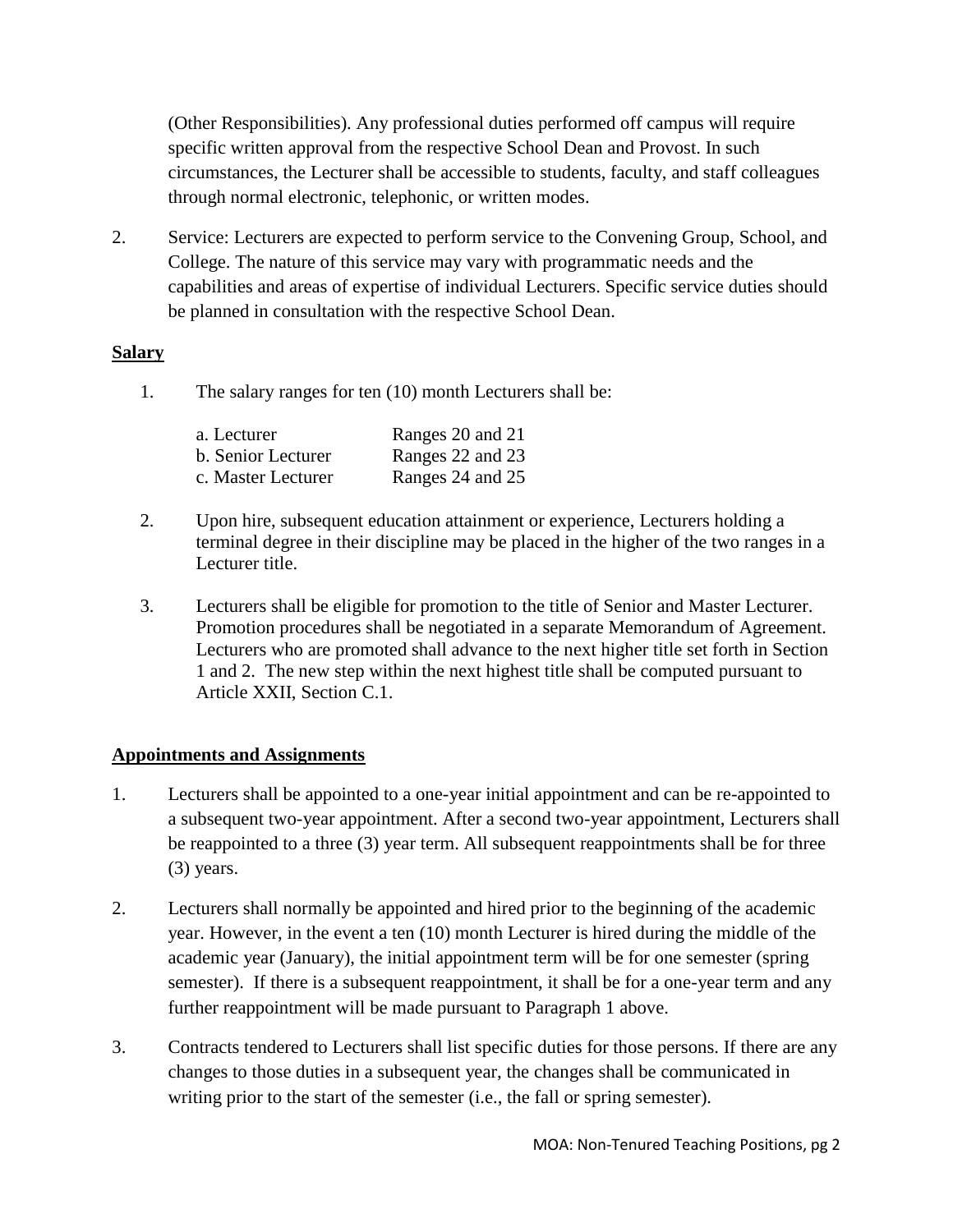- 4. In addition to above satisfactory and successful performance, continued reappointment will also be based on continued programmatic need. In cases where there is no longer a programmatic need for the position or the skill set and/or expertise of the Lecturer in the position, individuals and the Union will be notified no later than February 1st of the previous academic year of their non-reappointment.
- 5. At the request of the Local Union, the University agrees to review Lecturers' workloads if they consist of more than 50% non-teaching assignments for the purpose of converting the position to an appropriate State Generic Title for AFT Professional Staff. If the parties determine that a title conversion is warranted, the appropriate State Generic Title, salary placement and other mandatorily negotiable items shall be negotiated between the University and the Council of New Jersey State College Locals.

## **Procedures for Reappointment**

- 1. Lecturers shall be reappointed pursuant to established procedures and calendars. Only those duties noted on their contracts are used for reappointment evaluations.
- 2. Any changes to those duties shall be in consultation between the respective School Dean and the candidate and will be documented on subsequent contracts.
- 3. Levels of Review (as reflected in currently negotiated Reappointment process): Unit Personnel Committee, Unit Council, Convening Group, School Dean, and Provost. This review process also includes a letter provided by the Convening Group. The College agrees to consult with the Union prior to making any changes to levels of review in the Reappointment Process for Lecturers.
- 4. Reviews for reappointment shall take place in the spring semester prior to renewal of a contract for the fall semester of the following academic year for 10-month positions.
- 5. Content of Reappointment Packet: Relative weights, contents, and other criteria for Lecturers shall be defined by the Convening Group, which must be approved by the School Dean, and Provost. Candidates are expected to use the procedures and forms established by the College's Office of Employee Relations.
- 6. Lecturers who are employed under a grant may be terminated during the term of their contracts if the grant money runs out by giving them sixty (60) days' notice. Lecturers will be notified in their letter of appointment and reappointment contracts that their employment is contingent on continuation of grant funding.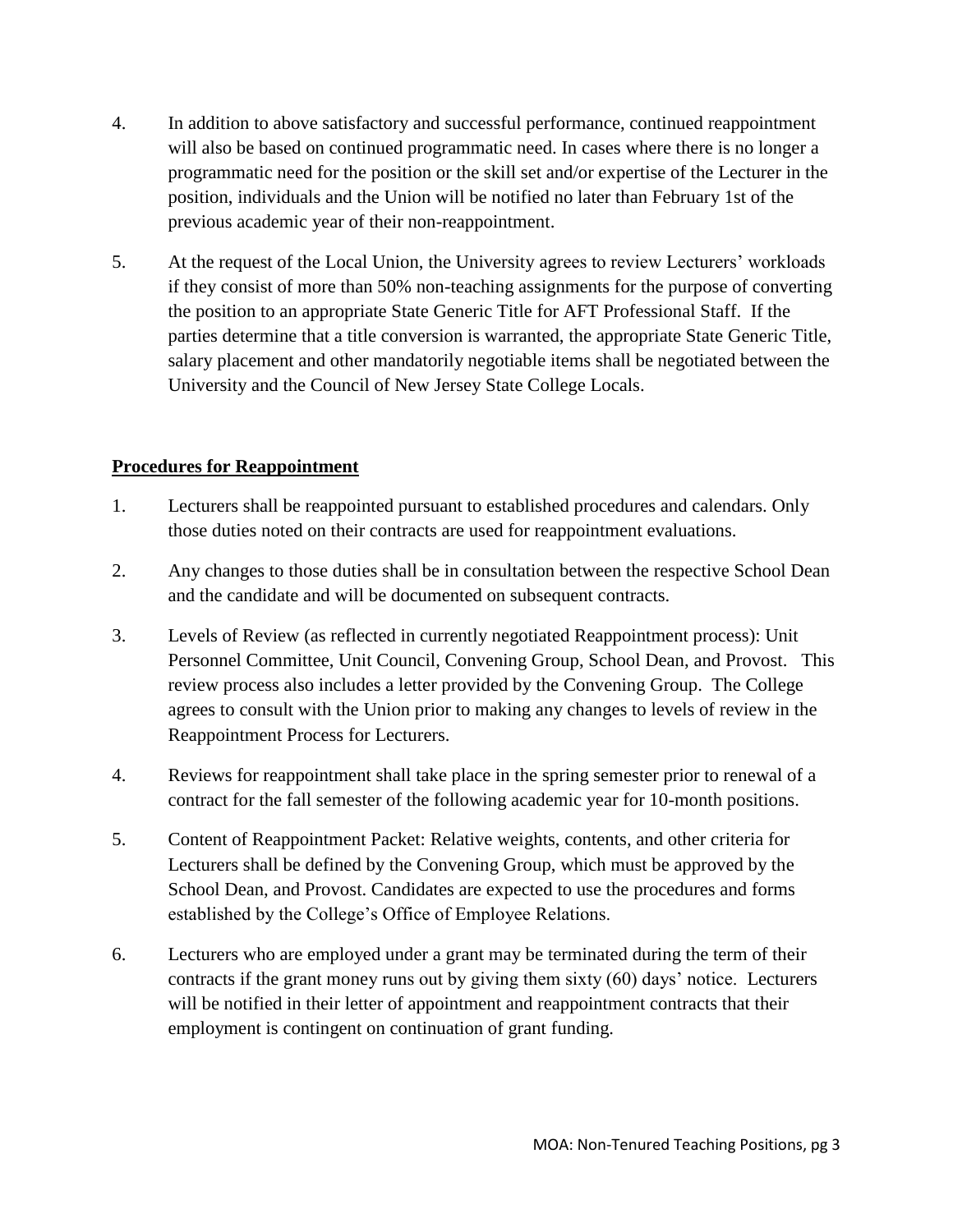## **Promotion; Procedures for Promotion; Range Adjustment**

- 1. Lecturers shall be eligible for promotion pursuant to Article XIV of the Master State-Union Agreement and locally negotiated procedures. Lecturers can only be evaluated on teaching, service, and other specific responsibilities as listed in their appointment letters for the purposes of promotion and range adjustments.
- 2. Lecturers shall be eligible for range adjustment pursuant to Article XXI of the Master State-Union Agreement and locally negotiated procedures.

# **Leaves and Holidays**

1. Ten (10) month Lecturers are eligible for sick leave pursuant to Article XXIV and holidays pursuant to Article XXV of the Master State-Union Agreement.

## **Terms and Conditions/Exclusions**

This MOA sets forth the terms and conditions of Lecturer employment at the College. Terms and conditions of Lecturer employment shall also be governed by the parties' collectively negotiated and locally negotiated Agreements unless specifically excluded therein. This includes procedures for retrenchment.